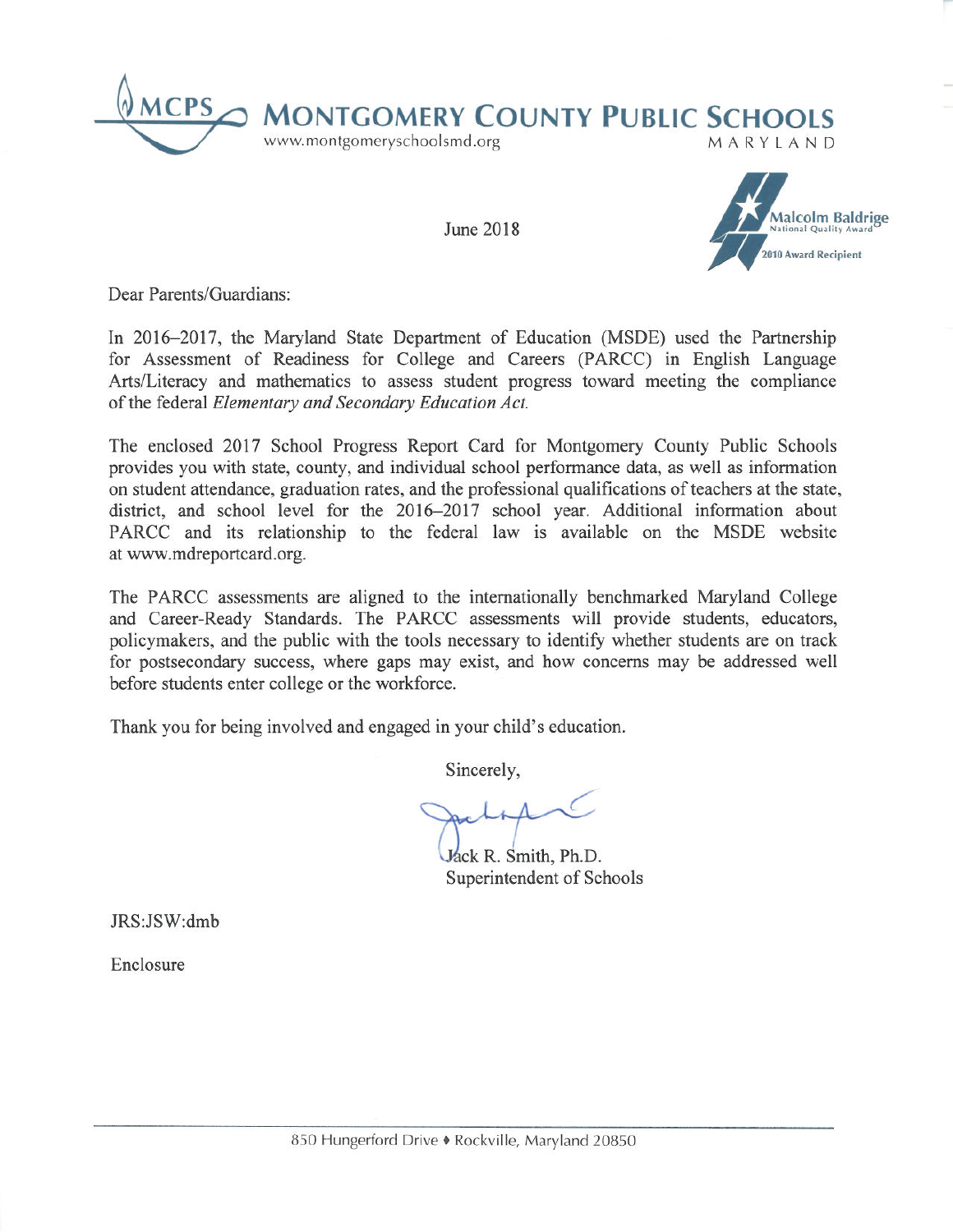# Burning Tree Elementary

**Montgomery County (15:0419)**

|                          |      | School |                                  | Countv |      | State |                                |      | School |       | Countv |       | State |
|--------------------------|------|--------|----------------------------------|--------|------|-------|--------------------------------|------|--------|-------|--------|-------|-------|
| <b>Attendance Rate %</b> | 2017 | 2016   | 2017                             | 2016   | 2017 | 2016  | <b>Cohort Graduation Rate%</b> | 2017 | 2016   | 2017  | 2016   | 2017  | 2016  |
| Elementary               |      |        | $\geq$ 95.0 ≥ 95.0 ≥ 95.0 ≥ 95.0 |        | 95.0 | 95.6  | 2017 (4-Year Rate)             |      |        | 89.52 |        | 87.67 |       |
| Middle                   |      |        | ≥95.0 ≥95.0                      |        | 94.6 | 95.1  | 2016 (4-Year Rate)             |      |        |       | 89.83  |       | 87.61 |
| High                     |      |        | 92.6                             | 93.5   | 91.3 | 92.4  | 2016 (5-Year Rate)             |      |        | 92.03 |        | 89.47 |       |

*͞Ύ͟indicates no students or fewer than 10 students in category.*

### **Attendance Rate**

Attendance Rate is the percentage of students in school for at least half of the average school day during the school year. Yearly targets were set for attendance so that by the end of school year 2013-14, the state, schools, and school systems would achieve and maintain an attendance rate of at least 94%.

### **Cohort Graduation Rate**

The U.S. Department of Education requires each state to use an adjusted cohort graduation rate for school accountability. The adjusted cohort graduation rate ensures that all students who entered 9th grade together are counted in the graduation rate at the end of 4 years and at the end of 5 years.

The cohort graduation rate data for 2017 is the 4-year rate for the student cohort entering grade nine for the first time in fall 2013 and graduating no later than 2017. The cohort graduation rate data for 2016 is the 4-year rate for the student cohort entering grade nine for the first time in fall 2012 and graduating no later than 2016. The 2016 5 year rate is the same cohort graduating no later than 2017.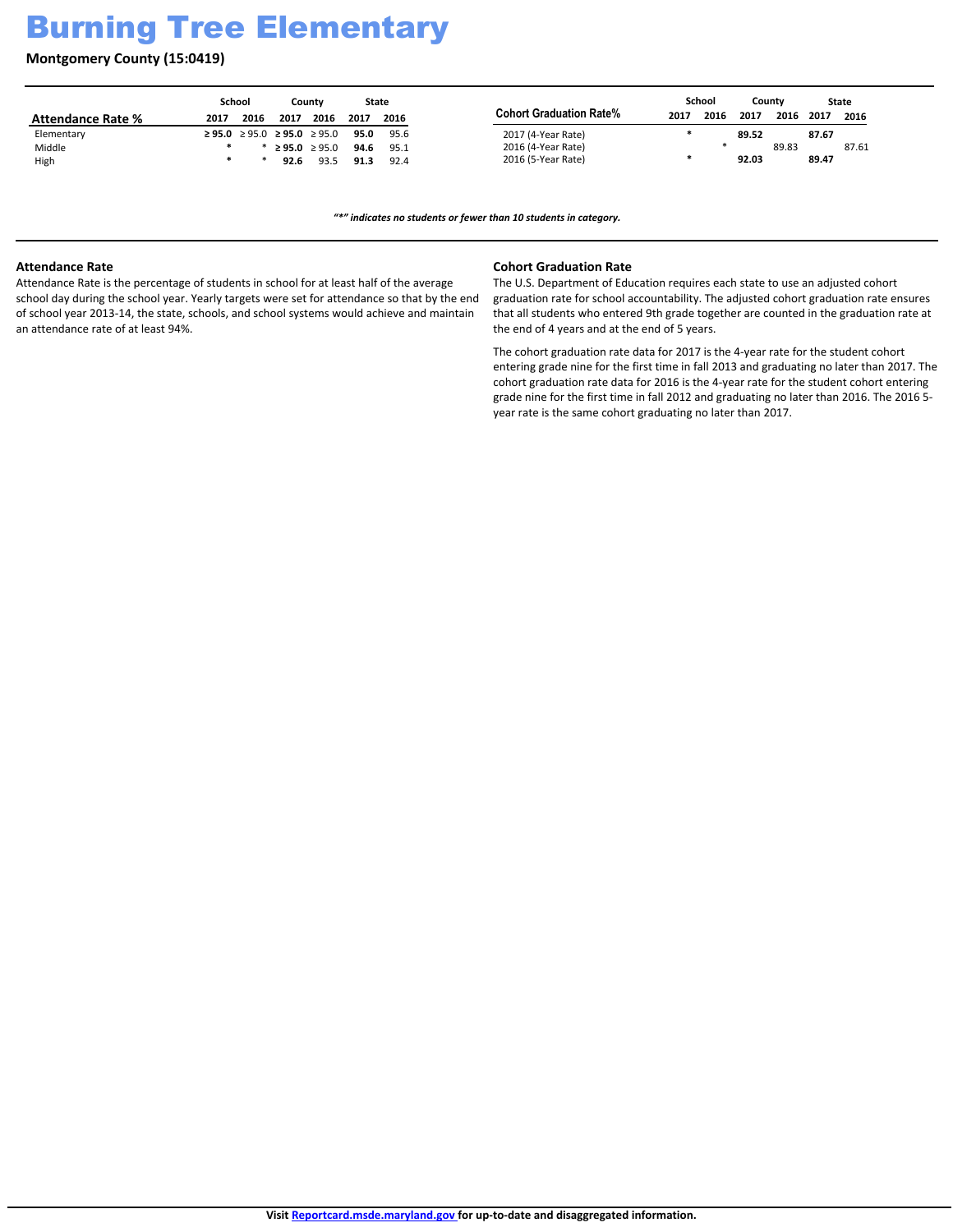# Burning Tree Elementary

### PARCC Assessment Performance Results Summary - 2017

|                         |              |               | <b>Performance Level</b> |                                  |                                      |            |                            |      |                         |      |                                 |      |
|-------------------------|--------------|---------------|--------------------------|----------------------------------|--------------------------------------|------------|----------------------------|------|-------------------------|------|---------------------------------|------|
|                         |              |               | Level 1                  |                                  | Level 2                              |            | Level 3                    |      | Level 4                 |      | Level 5                         |      |
|                         |              | <b>TESTED</b> |                          | Did not yet meet<br>expectations | <b>Partially met</b><br>expectations |            | Approached<br>expectations |      | <b>Met expectations</b> |      | <b>Exceeded</b><br>expectations |      |
|                         |              |               | Count                    | %                                | Count                                | %          | Count                      | %    | Count                   | %    | Count                           | %    |
| English/Language Arts 3 | <b>State</b> | 68779         | 14531                    | 21.1                             | 11851                                | 17.2       | 14998                      | 21.8 | 24435                   | 35.5 | 2964                            | 4.3  |
|                         | County       | 12253         | 2025                     | 16.5                             | 1911                                 | 15.6       | 2498                       | 20.4 | 4941                    | 40.3 | 878                             | 7.2  |
|                         | School       | 84            | 8                        | 9.5                              |                                      | $≤5.0$     | 5                          | 6.0  | 53                      | 63.1 | 16                              | 19.0 |
| English/Language Arts 4 | <b>State</b> | 68070         | 9448                     | 13.9                             | 12793                                | 18.8       | 17290                      | 25.4 | 22543                   | 33.1 | 5996                            | 8.8  |
|                         | County       | 11931         | 1137                     | 9.5                              | 1823                                 | 15.3       | 2743                       | 23.0 | 4479                    | 37.5 | 1749                            | 14.7 |
|                         | School       | 88            | 8                        | 9.1                              | $\ast$                               | $≤5.0$     | 9                          | 10.2 | 42                      | 47.7 | 26                              | 29.5 |
| English/Language Arts 5 | <b>State</b> | 66143         | 8990                     | 13.6                             | 13100                                | 19.8       | 16667                      | 25.2 | 24659                   | 37.3 | 2727                            | 4.1  |
|                         | County       | 11865         | 1168                     | 9.8                              | 1809                                 | 15.2       | 2760                       | 23.3 | 5281                    | 44.5 | 847                             | 7.1  |
|                         | School       | 94            | $7\overline{ }$          | 7.4                              |                                      | $≤5.0$     | 12                         | 12.8 | 44                      | 46.8 | 28                              | 29.8 |
| Mathematics 3           | <b>State</b> | 69107         | 9897                     | 14.3                             | 12592                                | 18.2       | 16900                      | 24.5 | 21589                   | 31.2 | 8129                            | 11.8 |
|                         | County       | 12284         | 1103                     | 9.0                              | 1851                                 | 15.1       | 2660                       | 21.7 | 4338                    | 35.3 | 2332                            | 19.0 |
|                         | School       | 84            | 6                        | 7.1                              | $\overline{7}$                       | 8.3        | 13                         | 15.5 | 32                      | 38.1 | 26                              | 31.0 |
| <b>Mathematics 4</b>    | <b>State</b> | 68355         | 9889                     | 14.5                             | 15346                                | 22.5       | 17529                      | 25.6 | 22392                   | 32.8 | 3199                            | 4.7  |
|                         | County       | 11957         | 1121                     | 9.4                              | 2179                                 | 18.2       | 2865                       | 24.0 | 4692                    | 39.2 | 1100                            | 9.2  |
|                         | School       | 88            | 8                        | 9.1                              | $\ast$                               | $≤5.0$     | 15                         | 17.0 | 45                      | 51.1 | 17                              | 19.3 |
| <b>Mathematics 5</b>    | State        | 66413         | 9006                     | 13.6                             | 15795                                | 23.8       | 18053                      | 27.2 | 19240                   | 29.0 | 4319                            | 6.5  |
|                         | County       | 11889         | 1093                     | 9.2                              | 2354                                 | 19.8       | 3033                       | 25.5 | 4090                    | 34.4 | 1319                            | 11.1 |
|                         | School       | 94            | 8                        | 8.5                              | $\ast$                               | $\leq 5.0$ | 15                         | 16.0 | 36                      | 38.3 | 31                              | 33.0 |

#### **Partnership for Assessment of Readiness for College and Careers (PARCC)**

Students in grades 3-8 and high school participated in the PARCC assessments in English/Language Arts and Mathematics. PARCC complements, but does not replace, the existing Maryland School Assessment Program. Performance on the Alternate Maryland School Assessment (for students with disabilities) and the Maryland High School Assessments in Biology and Government continue to be a part of the Maryland School Assessment Program.

#### **PARCC Performance Level Descriptors (PLD)**

Performance level descriptors for English/Language Arts/Literacy and Mathematics describe what a typical student at each level should be able to demonstrate based on his/her command of grade-level standards.

Level 1: Did not yet meet expectations Level 2: Partially met expectations Level 3: Approached expectations Level 4: Met expectations Level 5: Exceeded expectations